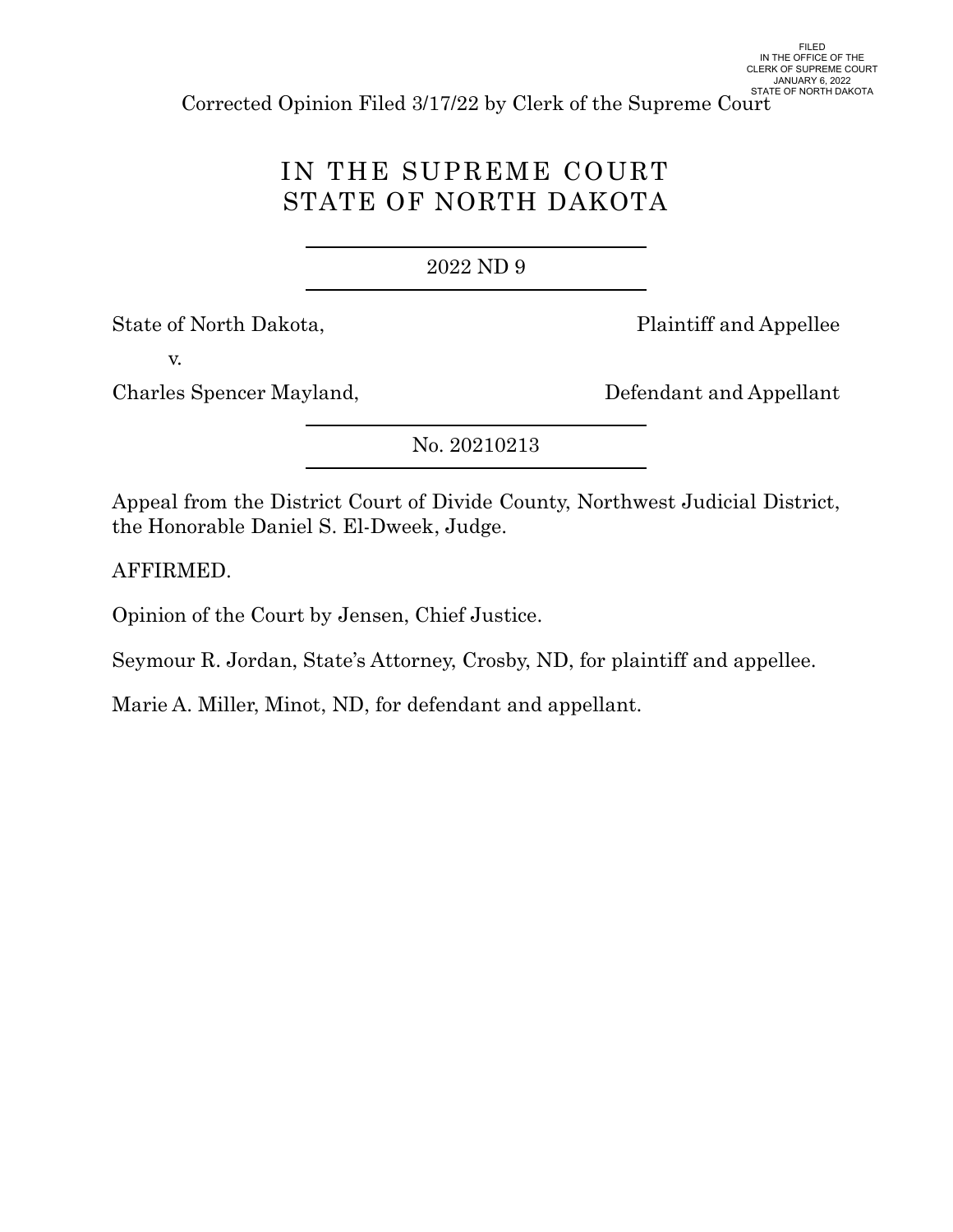## **State v. Mayland [No. 20210213](https://www.ndcourts.gov/supreme-court/dockets/20210213)**

# **Jensen, Chief Justice.**

[¶1] Charles Spencer Mayland appeals from a judgment of conviction for being in actual physical control of a motor vehicle while under the influence. Mayland entered a conditional plea of guilty, preserving his right to appeal the denial of his motion to suppress evidence. He argues he was read the implied consent advisory before being arrested in violation of N.D.C.C. § 39-20-01(2), and the statutory remedy for the violation is the exclusion of evidence. Because the statutory exclusion of evidence provided within N.D.C.C. § 39-20-01(3)(b) is limited to the proof of the refusal to submit to testing in administrative proceedings, we affirm.

# I

[¶2] In September 2020, Mayland was arrested and charged with Actual Physical Control of a Motor Vehicle in violation of N.D.C.C. § 39-08-01. Mayland was approached by a law enforcement officer in the parking lot of a bar following a report he was sleeping in his vehicle. Mayland was awake when the officer arrived. The officer read Mayland the initial screening advisory and Mayland agreed to take a preliminary breath test, the result of which exceeded the legal limit to operate or be in actual physical control of a motor vehicle. Following the preliminary breath test, Mayland asked if he could walk home and was told he could not walk home and he was not allowed to leave. The officer then read the implied consent advisory as required by N.D.C.C. § 39-20- 01(3)(a). Mayland consented to take an Intoxilyzer test, the result of which was above the legal limit.

[¶3] Mayland filed a motion to suppress the Intoxilyzer test result, arguing the officer failed to inform him he was under arrest before reading the implied consent advisory and administering the chemical test. The State responded and argued that the officer had placed Mayland under arrest.

[¶4] The district court found Mayland was not placed under arrest prior to being read the implied consent advisory as required by the plain language of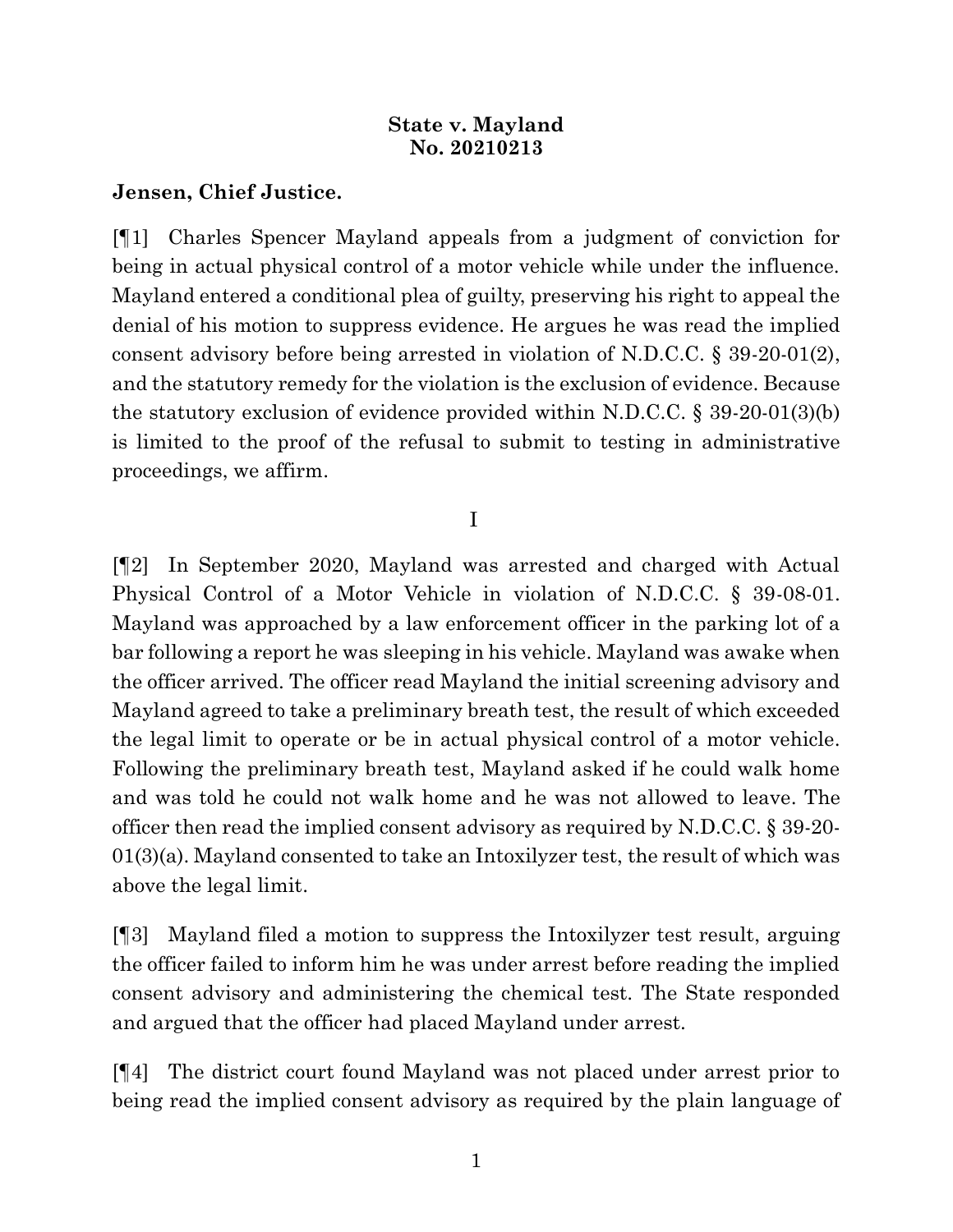the statute. *City of Grand Forks v. Barendt*, [2018 ND 272,](https://www.ndcourts.gov/supreme-court/opinion/2018ND272) ¶ 14, [920 N.W.2d](https://www.ndcourts.gov/supreme-court/opinion/920NW2d735) [735.](https://www.ndcourts.gov/supreme-court/opinion/920NW2d735) However, quoting this Court's decision in *State v. Pouliot*, [2020 ND 144,](https://www.ndcourts.gov/supreme-court/opinion/2020ND144) ¶ 9, [945 N.W.2d 246,](https://www.ndcourts.gov/supreme-court/opinion/945NW2d246) the court noted the following:

"The legislature's amendment of N.D.C.C. § 39-20-01(b) unambiguously limits the scope of the exclusionary remedy. The exclusion of evidence for a violation of N.D.C.C. § 39-20-01(a) is now limited to administrative proceedings where a driver refused to take the chemical test."

The court subsequently concluded as follows:

Suppression of a test result is not an available remedy when an officer violates N.D.C.C. [§] 39-20-01(2) by reading the implied consent advisory before placing a suspect under arrest rather than after.

[¶5] On appeal, Mayland again argues for the application of the statutory exclusionary rule contained in N.D.C.C. § 39-20-01(3)(b). In his briefing to this Court he also argues the results of the breath test should be excluded pursuant to the protections provided by the Fourth Amendment of the United States Constitution.

# II

[¶6] Our standard of review from a motion to suppress is as follows:

When reviewing a district court's decision on a motion to suppress evidence, this Court will defer to the district court's findings of fact and resolve conflicts in testimony in favor of affirmance. A district court's decision on a motion to suppress will be affirmed if there is sufficient competent evidence fairly capable of supporting the trial court's findings, and the decision is not contrary to the manifest weight of the evidence. Any questions of law are fully reviewable on appeal.

*State v. Pouliot,* [2020 ND 144,](https://www.ndcourts.gov/supreme-court/opinion/2020ND144)  $\parallel$  6 (internal citations and quotations omitted).

[¶7] Both parties place significant emphasis on the district court's finding that Mayland was not under arrest at the time he was read the implied consent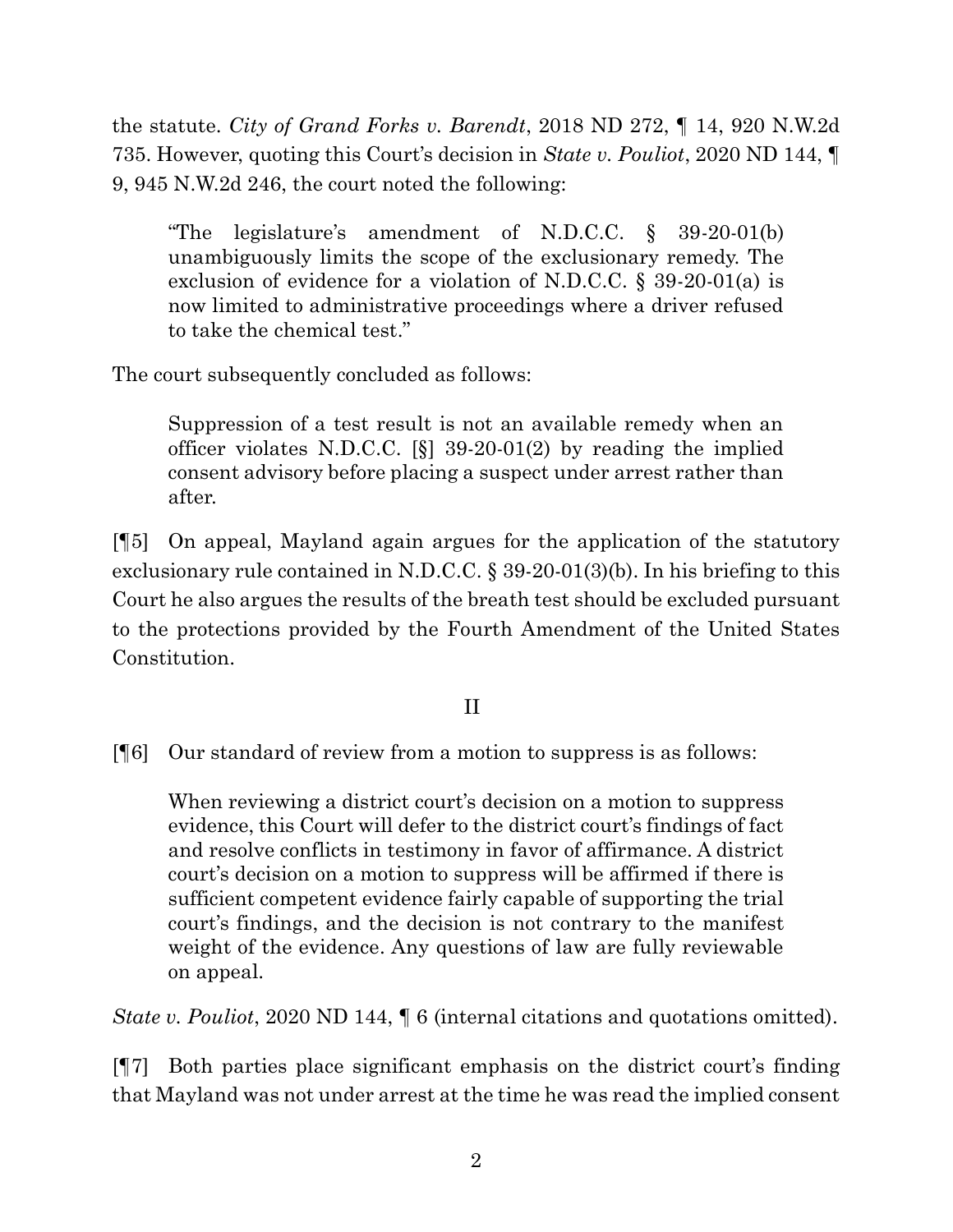advisory. The State contends the finding was erroneous, Mayland was under arrest, and N.D.C.C. § 39-20-01(2) was not violated. Alternatively, the State argues regardless of whether Mayland was placed under arrest before or after being read the implied consent warning, the statutory exclusionary rule applies only in administrative proceedings when a driver has refused testing.

[¶8] Mayland cites to, without distinguishing from, this Court's holding in *Pouliot*, [2020 ND 144.](https://www.ndcourts.gov/supreme-court/opinion/2020ND144) In *Pouliot,* we held as follows:

In 2019, the Legislature once again amended N.D.C.C. § 39-20- 01(3)(b), which became effective August 1, 2019, to read as follows:

b. If an individual refuses to submit to testing under this section, proof of the refusal is not admissible in any administrative proceeding under this chapter if the law enforcement officer fails to inform the individual as required under subdivision a.

The 2019 amendment significantly limits the scope of the exclusion of evidence to "proof of the refusal" in an "administrative proceeding." "When the legislature amends an existing statute, it indicates its intent to change the statute's meaning in accord with its new terms." *State v. Beilke*, [489 N.W.2d 589,](https://www.ndcourts.gov/supreme-court/opinion/489NW2d589) 592-93 (N.D. 1992). "The legislature is presumed to act with purpose and not perform useless acts." *Id*. The legislature's amendment of N.D.C.C. § 39-20-01(b) unambiguously limits the scope of the exclusionary remedy. The exclusion of evidence for a violation of N.D.C.C. § 39- 20-01(a) is now limited to administrative proceedings where a driver refused to take the chemical test.

*Pouliot*, at  $\P\P$  10-11.

[¶9] It is not necessary for this Court to engage in a review of the fact specific finding of when Mayland was placed under arrest. Regardless of whether Mayland was placed under arrest before or after he was read the implied consent warning, and regardless of whether reading the implied consent warning must occur after the arrest, this Court's decision in *Pouliot* unambiguously provides "[t]he exclusion of evidence for a violation of N.D.C.C. § 39-20-01(a) is now limited to administrative proceedings where a driver